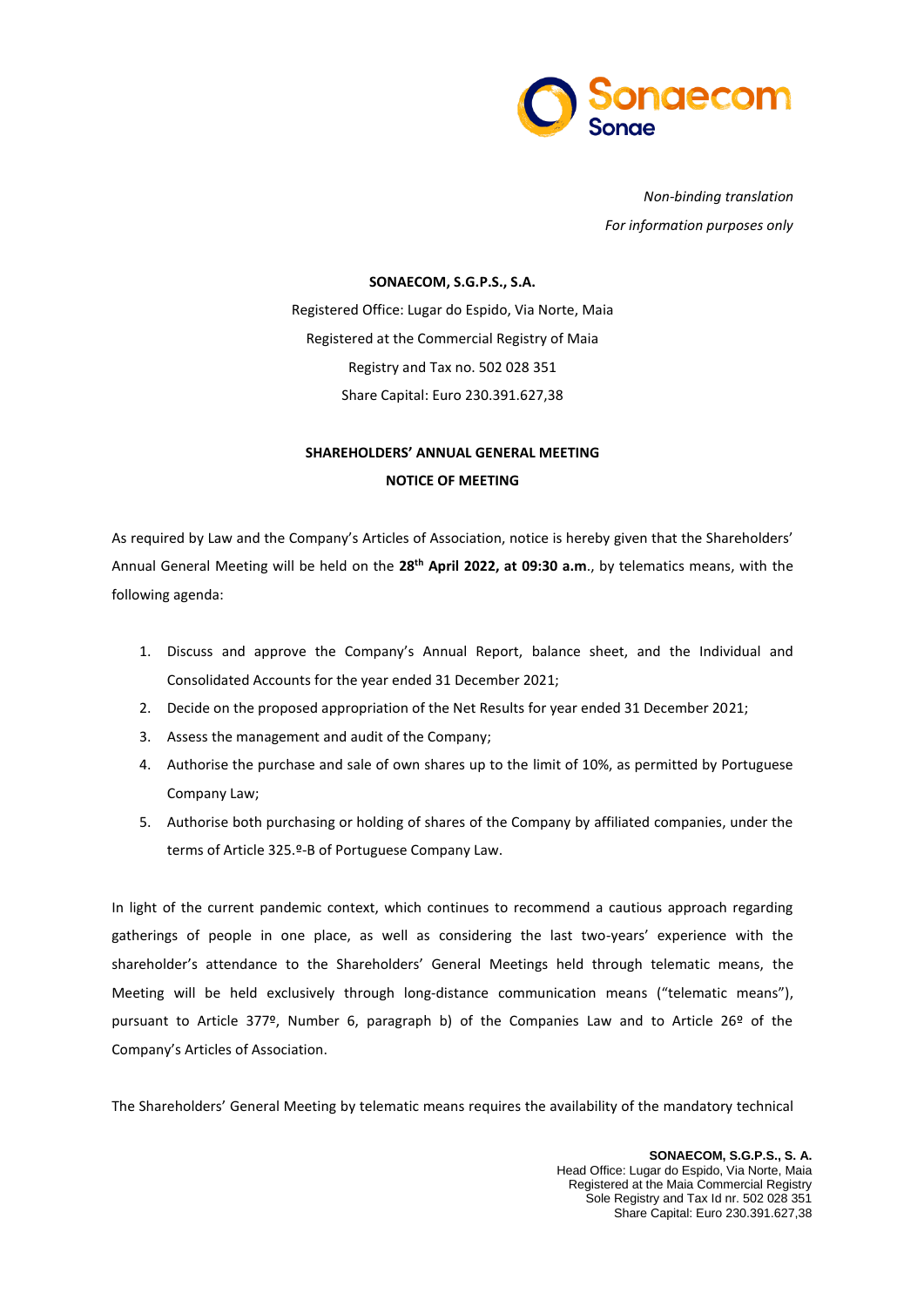

and operating tools described in Section VI below, (*"Technical Requirements for General Meeting using telematic means"*), from the Shareholders. The Company will therefore continue to grant its shareholders, as in the previous years, the possibility to vote through **electronic means, pursuant to the set forth in article 25, paragraph 2, of the Company's Articles of Association and in article 22 of the Portuguese Securities Code, as described below in Section IV, Subsection 1 (***"Voting by Electronic Means")* **of this Notice of Meeting.**

The Annual Reports, the proposals included in the agenda and all other information required by law, are made available to Shareholders, as from the date of the publication of this notice, at the Company's headquarter (if so requested by email to [aganual2022@sonaecom.pt\)](mailto:aganual2022@sonaecom.pt) and on the Company's website [www.sonaecom.pt](http://www.sonaecom.pt/) - and on the Portuguese Securities Market Commission's Information Disclosure System [\(www.cmvm.pt\)](http://www.cmvm.pt/).

Shareholders are hereby also notified that:

## **I – Participation at the General Meeting and Exercise of Voting Rights**

- a) The General Meeting will be solely composed of shareholders:
	- i. that on the Record Date, which means at **00:00 hours (GMT)** on the fifth trading day before the date of the General Meeting, which is the 21<sup>st</sup> April 2022, hold shares entitling them to at least one vote, according to the Portuguese Company Law and the Company's Articles of Association;
	- ii. that have stated in written, until 11:59 p.m. (GMT) of the 20<sup>th</sup> April 2022, to the financial intermediary which holds their respective securities account, their intention to participate in the meeting. For this purpose, the shareholder may use the forms available as from this date at the Company´s website [www.sonaecom.pt.](http://www.sonaecom.pt/)
	- iii. Whose financial intermediaries, having been informed of the shareholder's intention to participate in the meeting, as set out in item ii) above, send to the Chairman of the Board of the Shareholders' General Meeting, information confirming such intention and the number of shares registered in the name of their respective client at the Record Date, until 11:59 p.m. (GMT) on the 21<sup>st</sup> April 2022. This information shall be sent to the Company's electronic email address [aganual2022@sonaecom.pt.](mailto:aganual2022@sonaecom.pt)
- b) In order to ensure the proper attendance and participation of the Shareholders at the Shareholders' General Meeting, the Shareholders who wish to vote through electronic means shall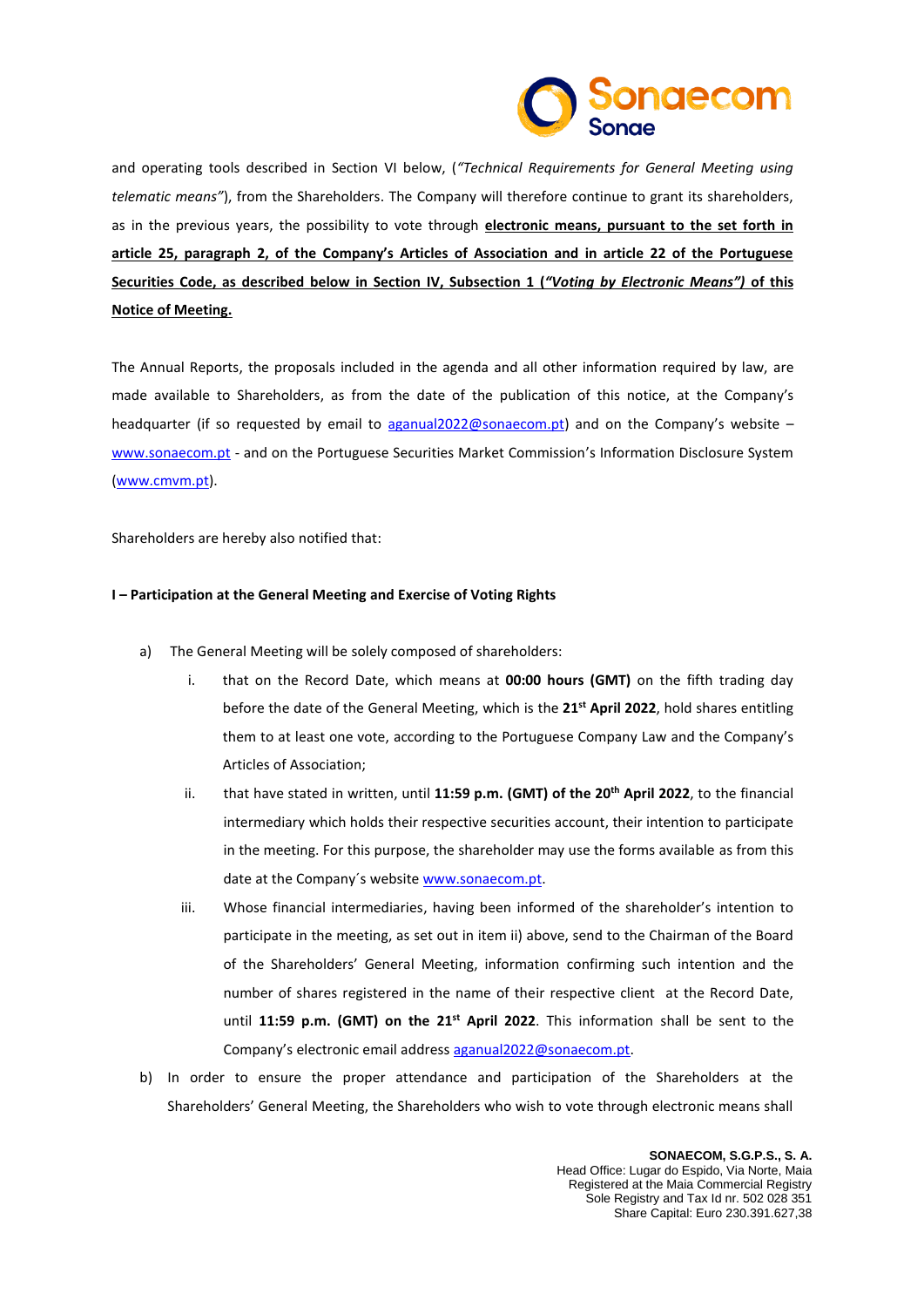

send a written declaration to the Chairman of the Board of the Shareholders' General Meeting, until the **00h00 (MT) of the 20th April 2022**, to the address [aganual2022@sonaecom.pt](mailto:aganual2022@sonaecom.pt) stating their intention to **vote through electronic means**. In such statement, the Shareholder must inform an email address to which the Company will send a **secret password for participation** for the exercise of the right to vote through electronic means, in the terms described in Section V, below. The aforementioned **secret password for participation** shall thereafter be filled in the respective ballot for voting through electronic means.

- c) The Shareholders who wish to attend the General Meeting through telematic means shall state their intention to the Chairman of the Board of the Shareholders' General Meeting, using the email [aganual2022@sonaecom.pt](mailto:aganual2022@sonaecom.pt) until the **00h00 (GMT) of the 23rd April 2022,** informing of an email address to which it will be sent the link to attend the Microsoft Teams Meeting, as well a **secret password for participation** that must be declared by the Shareholder at the beginning of the General Meeting to confirm his/her identity.
- d) The exercise of the voting right shall not be affected by the transfer of shares at any time after the Record Date, nor shall it be subject to blocking shares between the Record Date and the date of the General Meeting. Nevertheless, any shareholder who has given notice of his intention to participate at the General Meeting and subsequently transfers his shares between the Registry Date and the end of the General Meeting must immediately report the transfer to the Portuguese Securities Market Commission and to the Chairman of the Board of the Shareholders' General Meeting. For the information to be sent to the Board of the Shareholders' General meeting, shareholders shall use the electronic email address [aganual2022@sonaecom.pt.](mailto:aganual2022@sonaecom.pt)
- e) The shareholders who, in their professional capacity, hold shares in their own name but on behalf of her/his/its clients ("Professional Shareholders"), may vote with their shares in different directions, provided that, in addition to the information described in items ii. and iii. of paragraph a) above, they send to the Chairman of the Board of the Shareholders' General Meeting, by **11:59 p.m. (GMT) on the 21<sup>st</sup> April 2022**, with sufficient and appropriate means of proof:
	- i. the identification of each client and the number of voting shares they hold; and
	- ii. the specific voting instructions given by each client for each item on the agenda.

I**t is hereby recommended to the Professional Shareholders to obtain from their respective clients the necessary powers**, to be included in the respective power of attorney, **for the exercise of voting right by electronic means**, in accordance to the terms of Section IV below ("Vote by Electronic Means").

**II – Rights to apply for insertion of items in the agenda, to submit resolution proposals and to access**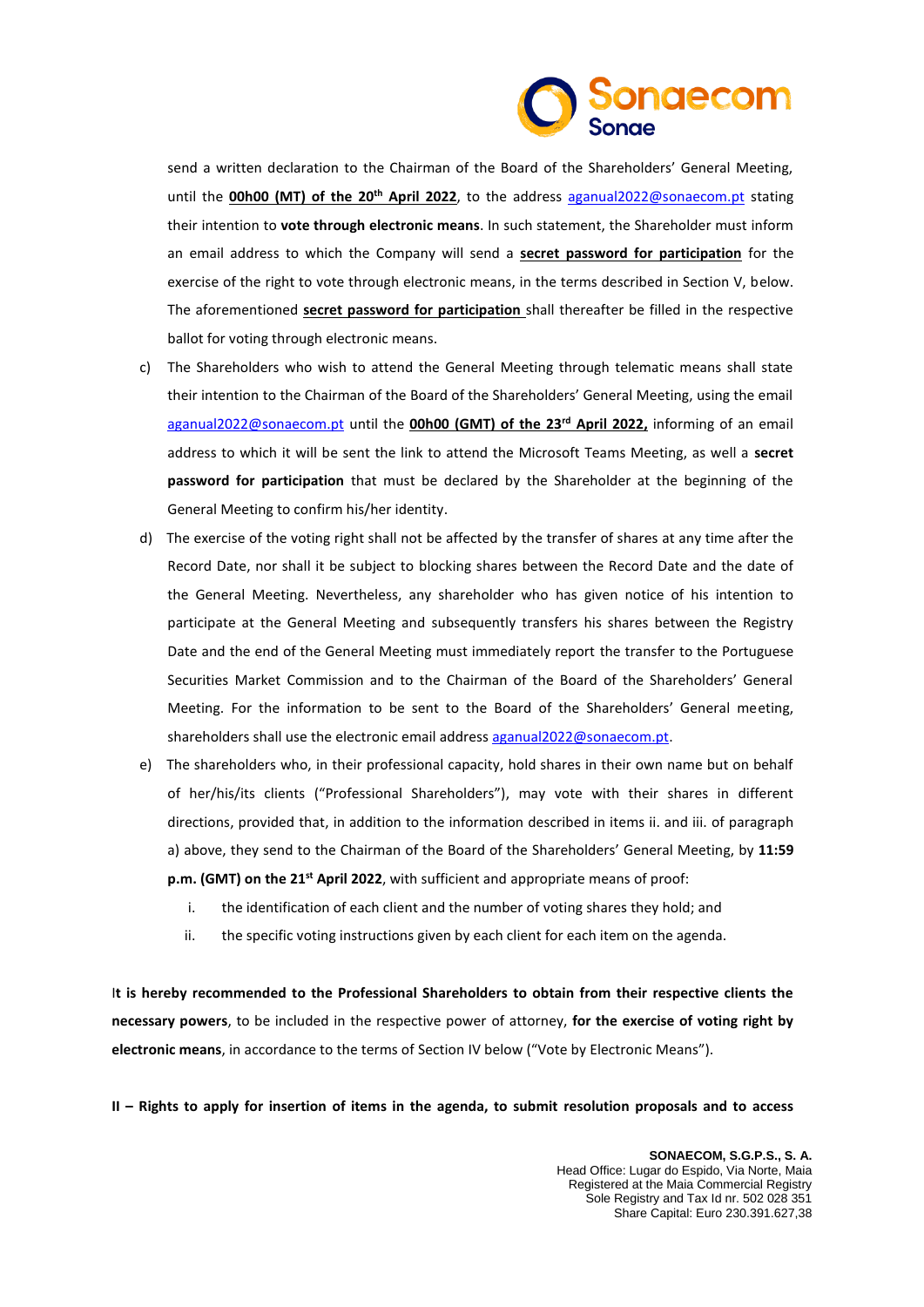

### **information at a Shareholders' General Meeting**

- a) Only shareholders holding shares corresponding to, at least 2% of the Company's share capital are entitled to:
	- i. Request the inclusion of new items in the agenda, under the terms of article 378 of the Portuguese Company Law, provided that this application is accompanied by a proposal to be submitted for each agenda item requested;
	- ii. Submit resolution proposals in relation to items on the agenda or inserted therein.

Said requests mentioned in item I above must be addressed to the Chairman of the Board of the Shareholders' General Meeting within the 5 days following the date of the publication of this notice; the requests mentioned in item ii. above must be addressed to the Chairman of the Board of the Shareholders' General Meeting within the same 5 days following the date of the publication of this notice or in the five days from the date of publication of any amendment to this notice.

b) During the Shareholders' General Meeting, shareholders may request true, complete and clear information which enables him to form a grounded opinion on the items of the agenda. The duty to provide information includes details of relations between the Company and related companies. Any information here included shall be given by the qualified statutory body, and may only be withheld if its disclosure might cause serious harm to the Company or to a related company or violation of secrecy imposed by law.

#### **III – Representation at the Shareholders' General Meeting**

Shareholders may be represented at the General Meeting by means of a written representation instrument, addressed and sent to the Chairman of the Board of the Shareholders' General Meeting until **6:00 p.m.** (GMT) on the 26<sup>th</sup> April 2022, providing the name, address of the person who is representing the shareholder and the date of the Shareholders' General Meeting. For this purpose, the email address [aganual2022@sonae.com.pt](mailto:aganual2022@sonae.com.pt) shall be used.

A shareholder may appoint different representatives for shares held in different securities accounts, without prejudice however to the voting units principle set forth in article 385 of the Portuguese Company Law.

#### **IV – Voting by Electronic Means**

a) Shareholders who wish to exercise their voting rights by electronic means shall declare such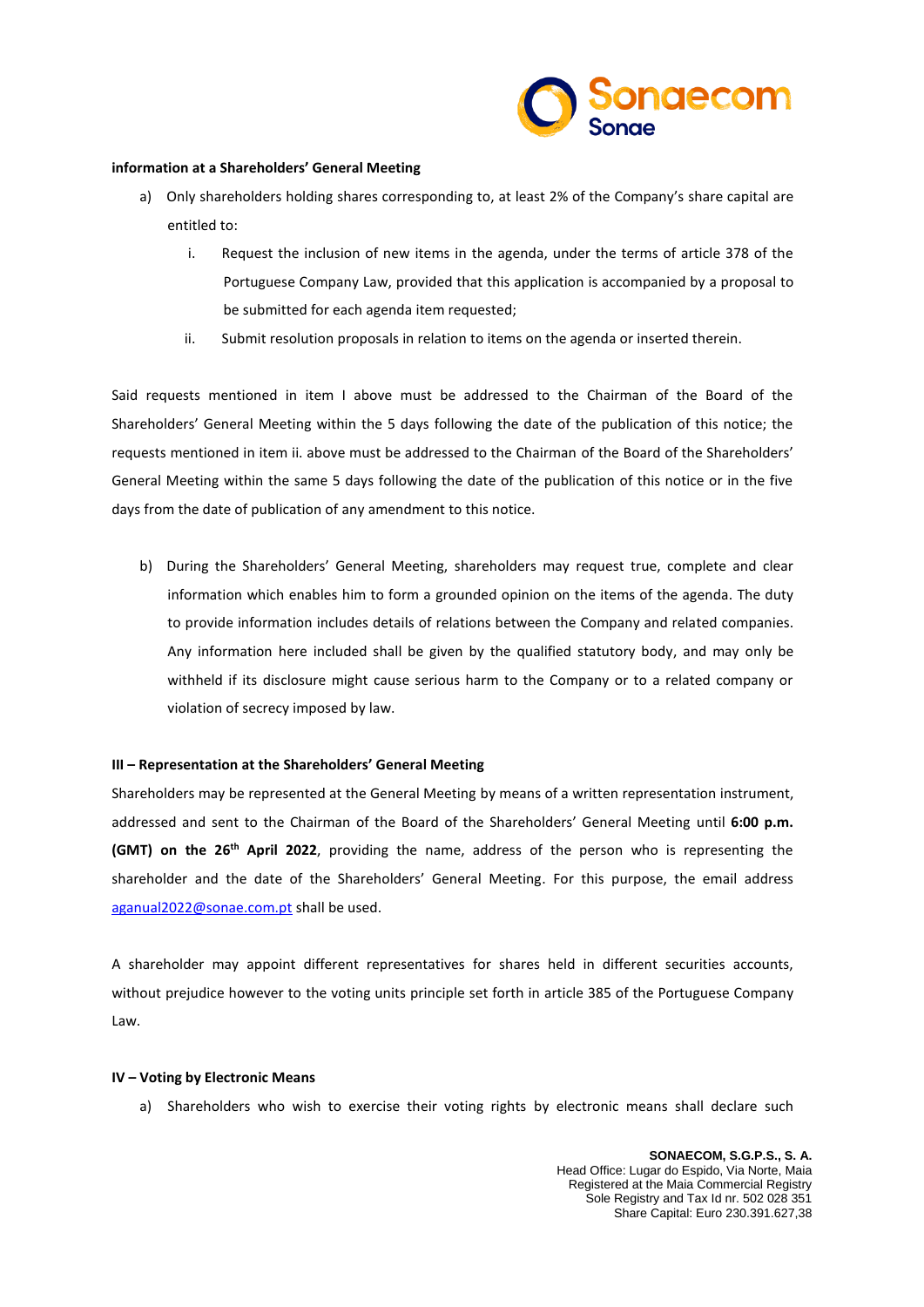

intention, in writing, either through a form available at the website or by email, to the Chairman of the Board of the Shareholders' General Meeting, as referred to in paragraph b) of item I above, and shall be sent to the email address [aganual2022@sonae.com.pt](mailto:aganual2022@sonae.com.pt) until the **00:00 (GMT) on the 20 th April 2022**;

- b) The Shareholders that have declared, in the form referred to in paragraph b) of item I above, or by email, their intention to vote by electronic means will receive in the email address indicated by them in the referred form, an email with the confirmation of the reception of the intention to exercise the vote through electronic means, which will additionally **contain a secret code for the exercise of the voting by electronic means**, as well as the respective ballot for voting by electronic means.
- c) The voting ballot for the exercise of the voting through electronic means by Professional Shareholders, will additionally contain a model table, to be filled in by the Professional Shareholder with the information of the votes to be exercised on behalf of its clients, namely the identification of each client, the corresponding number of shares and the specific voting instructions for each point of the agenda given by each client.
- d) The voting ballot shall be signed by the Shareholder, with signature identical to the one in the identification document, and sent by email to the email address [aganual2022@sonaecom.pt](mailto:aganual2022@sonaecom.pt) (mentioning in the subject the secret code for the exercise of the vote through electronic means) until the 11:59 p.m. (GMT) on the 22<sup>nd</sup> April 2022. For natural persons, a readable copy of the identification document of the Shareholder shall be sent. For the Shareholders that are corporate entities, the voting ballot shall be signed by the persons who legally represent it, with readable copy of the identification document of the legal representative and the document evidencing the power to represent (when concerning to corporate entities with registered office in Portugal, the identification of the code of the permanent certificate of the company shall be enough, if such power is included in such certificate);
- e) In alternative to the copy of the identification document (made accordingly to paragraph 2 of article 5 of Law no. 7/2007 of  $5<sup>th</sup>$  February) to allow the confirmation of the authenticity of the vote and identification of the Shareholder, Shareholders may choose - pursuant to paragraph 4 of article 22 of the Portuguese Securities Code and paragraph 4 of article 25 of the Company's Articles of Association - to send the voting ballot with an authenticated signature, made accordingly to the applicable legal terms.
- f) Written voting papers shall only be considered valid when they clearly set out in an unambiguous manner:
	- i. the agenda item or items to which they refer;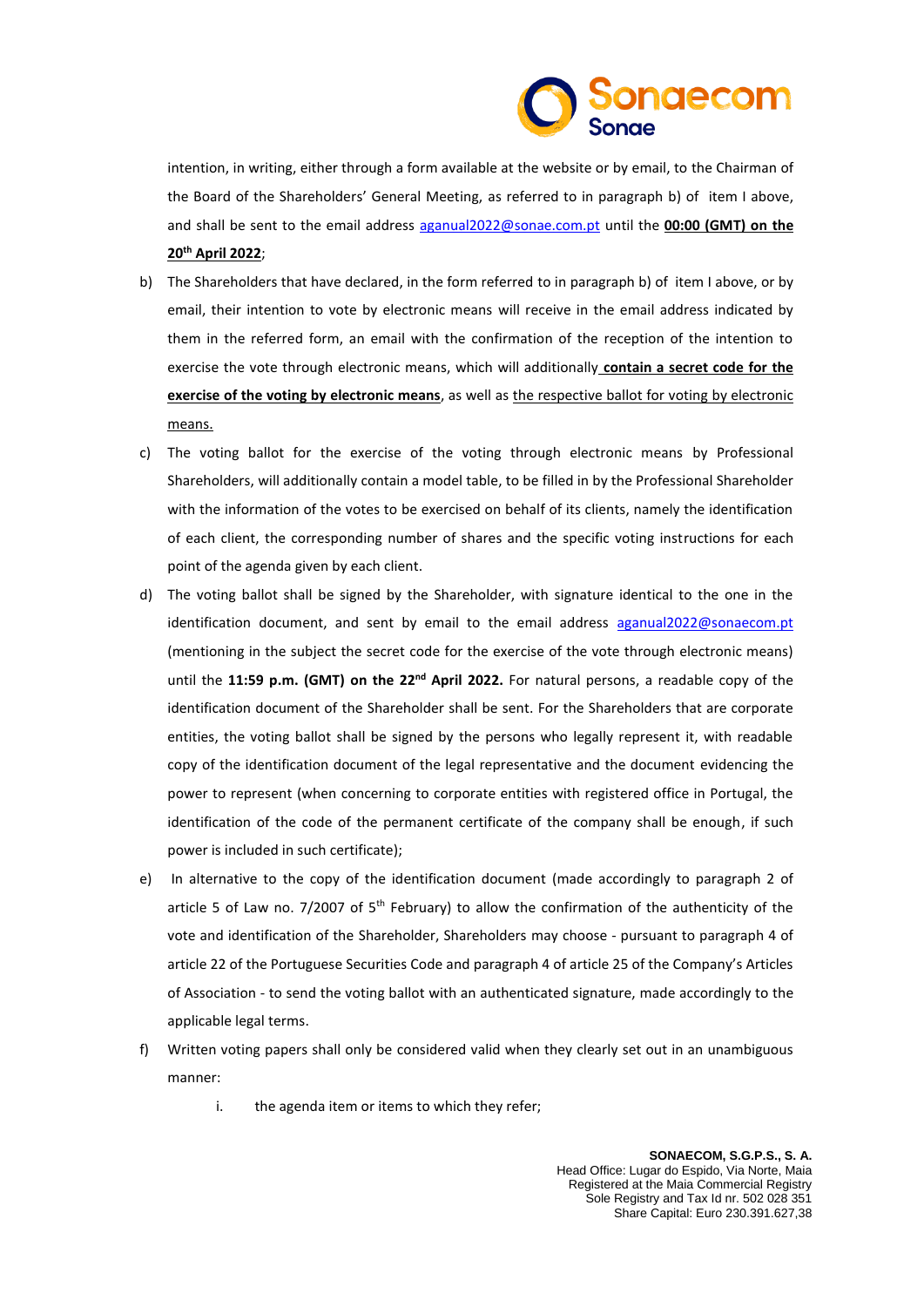

- ii. the specific proposal to which they relate, with an indication of the respective proposer or proposers;
- iii. the precise and unconditional voting intention on each proposal;
- g) The Chairman of the Board of the Shareholders' General Meeting, or his or her substitute, is responsible for verifying that postal votes comply with all the above requirements and any postal votes that are not accepted will be treated as null and void.
- h) The written voting paper will be considered revoked if the shareholders, or the respective legal representatives, are present at the Shareholders' General Meeting.
- i) It will be assumed that shareholders who abstain from any proposals that are not specifically referred to in their written voting papers and that have been presented prior to the date when such vote is issued.
- j) Written voting shall be deemed as votes against any proposals presented after the written voting papers have been cast.

# **V. Voting by Post**

Written voting papers shall only be considered valid, if received at the Company's registered office, by registered post with confirmation of receipt, addressed to the Chairman of the Board of the Shareholders' General Meeting, or by electronic means, before **6:00 p.m. (GMT) on the 26 th April 2022.** In either case, proof of shareholder quality shall be given with reference to the Record Date, under the terms and within the period set out in paragraph a) and b) of the item I above.

Written voting papers must be sent by registered post and signed by the shareholders or by their legal representative. An individual shareholder must attach a certified copy of their identity card or passport, or, alternatively, have his/her signature authenticated, in accordance with the applicable law, and, in the case of a corporate shareholder, the signature must be authenticated as duly authorized and mandated for that purpose.

# **VI – Technical Requirements for attending the Shareholders' General Meeting through long-distance communication means ("telematics means")**

The Shareholders' General Meeting will be held by telematics means, through the software Microsoft Teams, and the Shareholders' must ensure that they possess the minimum technical and operational resources to the access to this communication platform:

• Computer with Windows or Mac software instaled and with internet access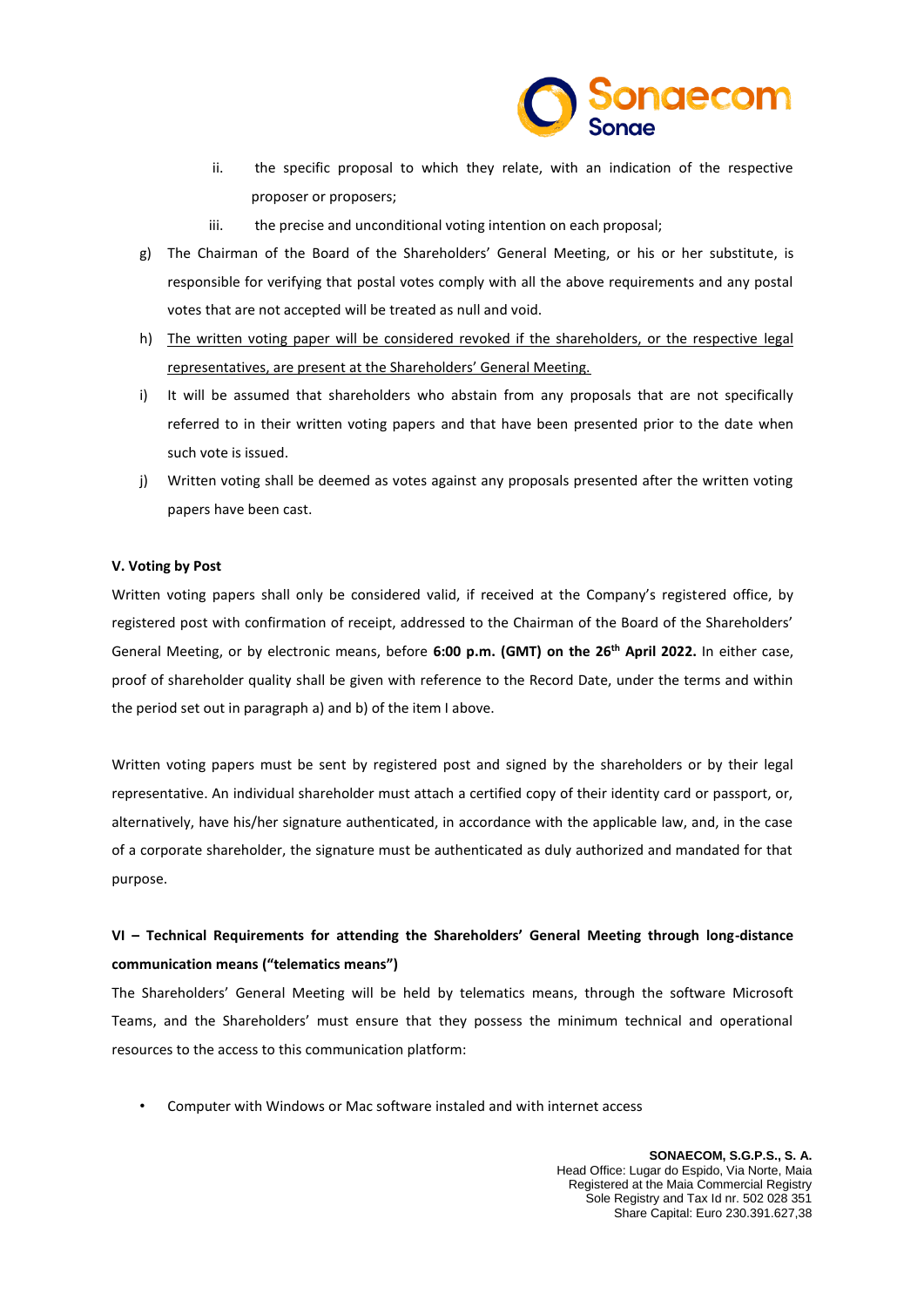

- Windows 10 / 8.1 operating system or Mac Mac OS X 10.11 El Capitan (or later version)
- Camera, speakers/headphones (either internal or external)
- Internet Browser Google Chrome ou Microsoft Edge

The correspondent technical tutorials for the installation and technical operation will be available for consultation at [https://www.sonaecom.pt.](https://www.sonaecom.pt/) For any further question or enlightenment regarding the technical requirements for the Shareholders' General Meeting to be held through long-distance communication means, it can be used the email address [aganual2022.suporte.tecnico@sonaecom.](mailto:aganual2022.suporte.tecnico@sonaecom)pt.

The Company will make available, as well, the technical means to support the system test to the participation on the Shareholders' meeting by making available at the company's website [www.sonaecom.pt](http://www.sonaecom.pt/) which may then be contacted during the following calendar:

- $-19^{th}$  April 2022 between 9:00 a.m. and 1:00 p.m.
- $-21^{th}$  April 2022 between 9:00 a.m. and 1:00 p.m.

It is advisable that the Shareholders test the platform to participate in the General Meeting by telematics means in advance, in order to guarantee they are able to use alternatives such as the exercise of vote by electronic means.

In addition, the Company further informs about the following conditions for attendance to the Shareholders' General Meeting that shall be complied with by the Shareholders to ensure the normal and adequate course of the agenda:

- The Shareholders shall attend the Microsoft Teams meeting 15 (fifteen) minutes before the beginning of the Shareholders' General Meeting - at **9:15 a.m. (GMT) -,** in order to comply with all the previous verification of identity formalities. The Shareholders shall have their identification document and, regarding representatives of shareholders' corporate entities, a copy of the power of attorney, as well as the **secret code for participation** sent by the Company, as per Section I, paragraph b) above (*Participation at the General Meeting and Exercise of the Voting Right*);

- The access to the meeting will be done through Microsoft Teams;

- It will not be possible to participate at the Shareholders' General Meeting through mobile devices. The connection shall be established through a computer;

- During the Shareholders' General Meeting, the Shareholders shall have the microphone of their respective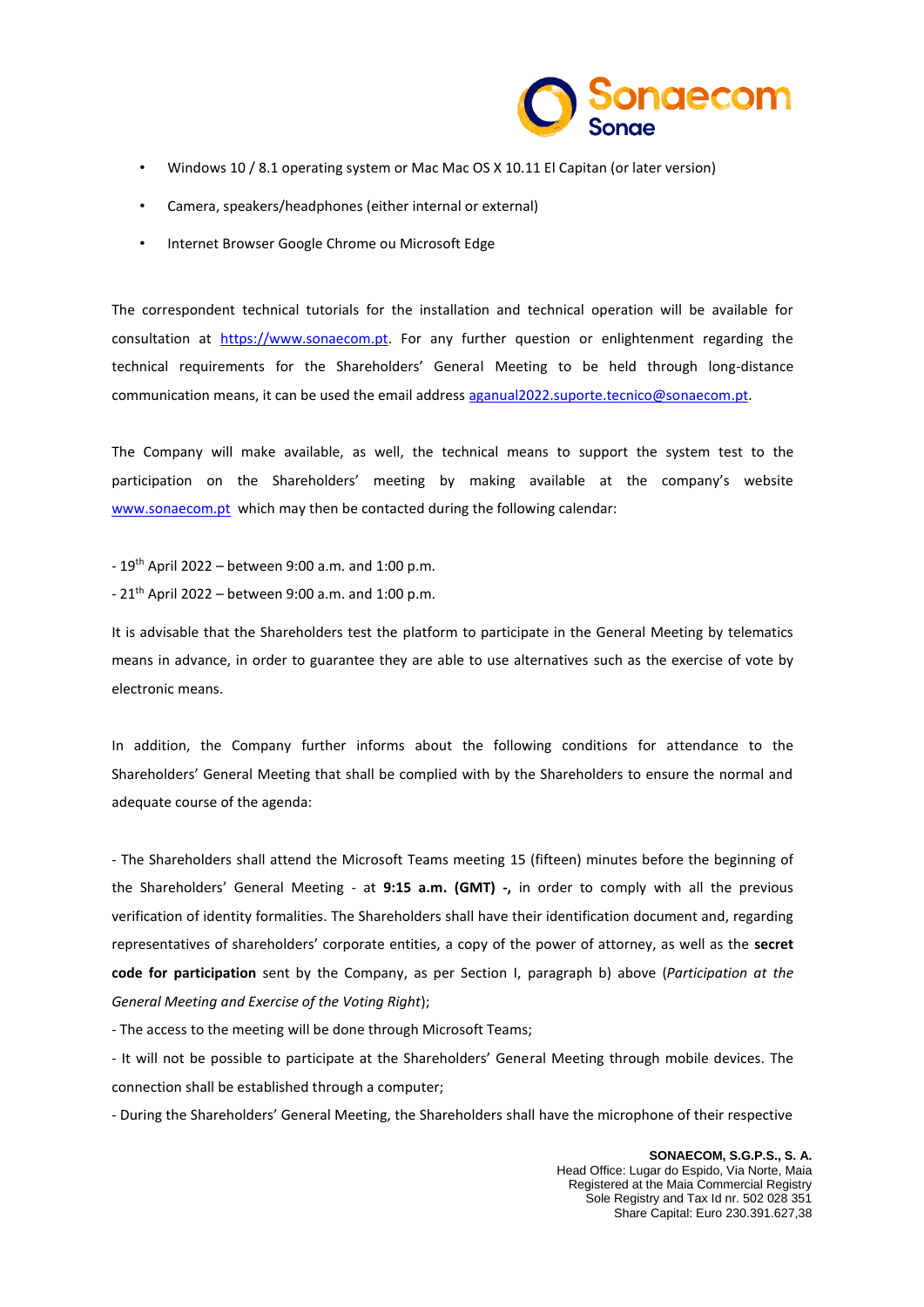

computers turned off;

- If, when requested by the Chairman of the Board of the Shareholders' General Meeting, the Shareholders want to exercise their right to participate, they shall turn the microphone on and state their intent to exercise their right;

- The Chairman of the Board of the Shareholders' General Meeting will subsequently give the word to the Shareholder who has asked for it. After exercising their rights, the shareholders shall turn the microphone off;

- For the exercising of the voting right, the Chairman of the Shareholders' General Meeting, after reading each proposal, shall ask the Shareholders to state their vote. At that time, the Shareholders shall turn their microphone on, and at a turn, state their vote, confirming the number of shares held by each. The Shareholders shall turn their microphone off after exercising their voting right;

- The Company will make available telephone contacts for simultaneous technical support of the Shareholders participating in the Shareholders' General Meeting;

- The Shareholders shall comply with the technical or operational instruction conveyed to them throughout the Shareholders' General Meeting, in order to ensure a normal and suitable running of the General Meeting.

### **VI – Additional Information to the Shareholders regarding the Shareholders' General Meeting**

The Shareholders' General Meeting shall meet in first instance if shareholders representing over fifty per cent of the Company's share capital are present or represented.

If this quorum is not reached on the scheduled date, the meeting is rescheduled on the **16 th May 2022** at the same time and place, when no minimum quorum will be required.

The shareholders are furthermore informed that at the Company's websit[e www.sonaecom.pt,](http://www.sonaecom.pt/) as from the date of the publication of this notice, the following documentation is made available:

(i) a form to be used for exercising the right to vote by electronic means, and a form declaring the intention to participate in the meeting by telematic means, as referred to in Section I, paragraph b) and c) above (Participation at the General Meeting and Exercise of Voting Rights);

(ii) a template for appointing a representative, for the purpose of item III above (Representation at the Shareholders' General Meeting);

(iii) the form referred to at item IV; and

(iv) a ballot form to request the exercise of written voting rights.